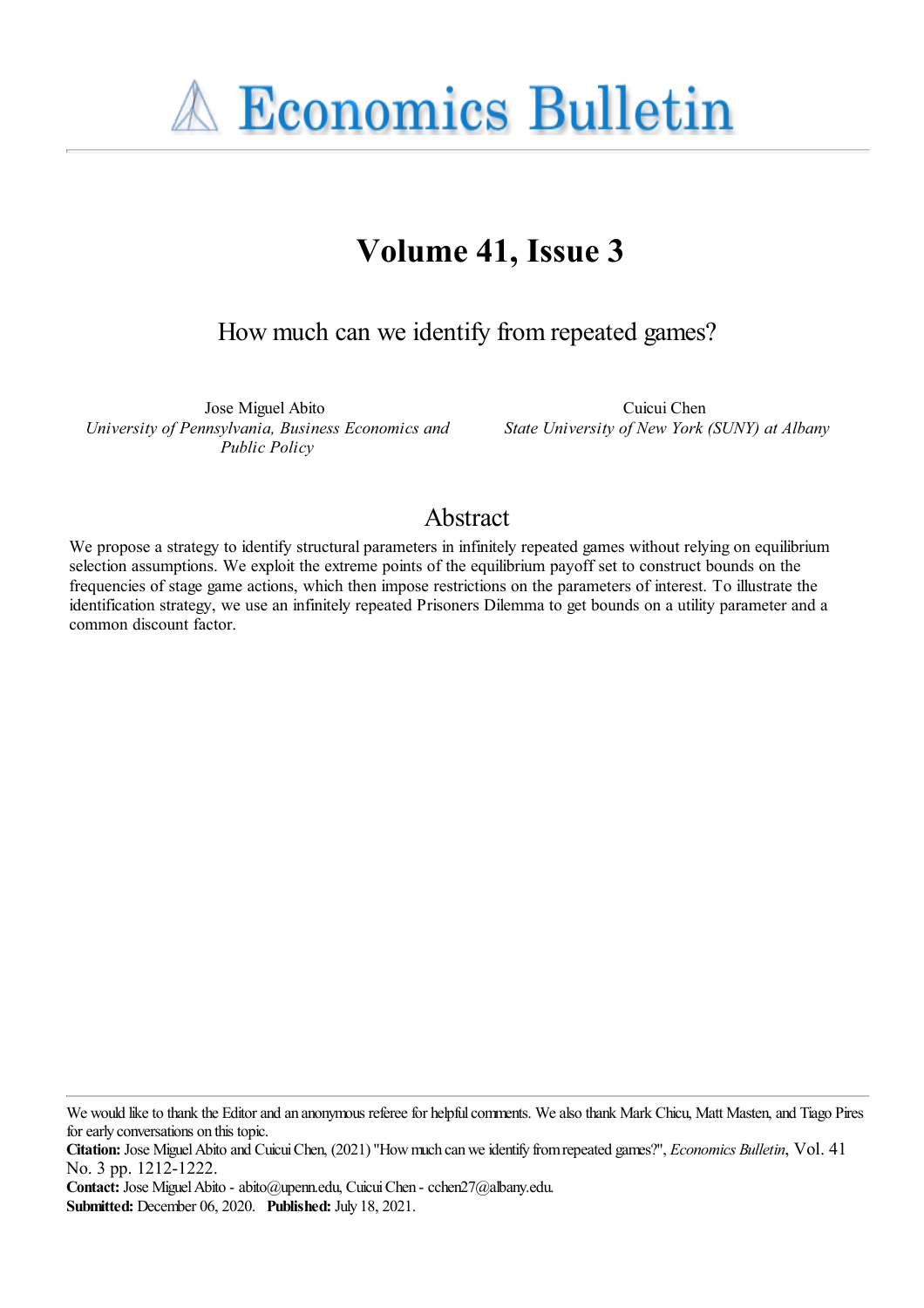# 1 Introduction

Game theoretical models and insights have been critical in capturing strategic interactions among economic agents in empirical settings. By combining assumptions on agents' rationality with an equilibrium concept, empirical researchers can link observed behavior with underlying model primitives such as agents' preference, technology, cost and constraints.

Equilibrium multiplicity typically precludes a unique mapping from primitives to observed behavior, making standard inference problematic without additional, often strong, assumptions. Thus, an important part of the literature on the econometrics of games has focused on the multiple equilibria problem (De Paula, 2013). While there has been substantial progress in analyzing static games, progress with dynamic games is more limited. One important class of dynamic games where identification results are virtually unexplored are infinitely repeated games.

Infinitely repeated games provide an important framework to model long-run relationships that lead to incentives and outcomes not otherwise captured by one-shot interactions. For example, the theory offers insights into how agents can cooperate in a non-cooperative environment without formal or explicit contracts. Despite its richness, the theory is often criticized for the lack of sharp predictions due to the equilibrium multiplicity (Dal Bo and Fréchette, 2011). The multiplicity problem can be so perverse in some circumstances (e.g., when the Folk Theorem holds) that it *seems* almost any kind of behavior can be rationalized in the data.

In this note, we derive an identified set for the structural parameters of an infinitely repeated game without assuming equilibrium selection or additional restrictions beyond subgame perfect Nash equilibrium. Our approach is general enough to accommodate games beyond two players, discrete or continuous actions, and different types of data available to the researcher. Data can come from a cross-section of repeated games, time series from a single game, or a combination of both. Finally, we also take a conservative approach to what kind of information the researcher has: only the frequencies of action profiles are observed and not individual histories.

We construct our identified set as follows. Actions chosen by players today, or at a given history, depend on what players expect to happen in the future. The one-stage deviation principle allows us to rationalize a given player's chosen action (conditional on the rival's) as an inequality involving the sum of the stage-game and equilibrium continuation payoffs. Bounds on the frequency of a given action profile can thus be constructed by first taking the extreme points of the equilibrium payoff set, and then finding necessary and sufficient conditions such that the given action profile is a Nash equilibrium in a particular normal form game. Finally, we can get the set of parameter values consistent with the bounds on the frequency of action profiles, and this is the identified set.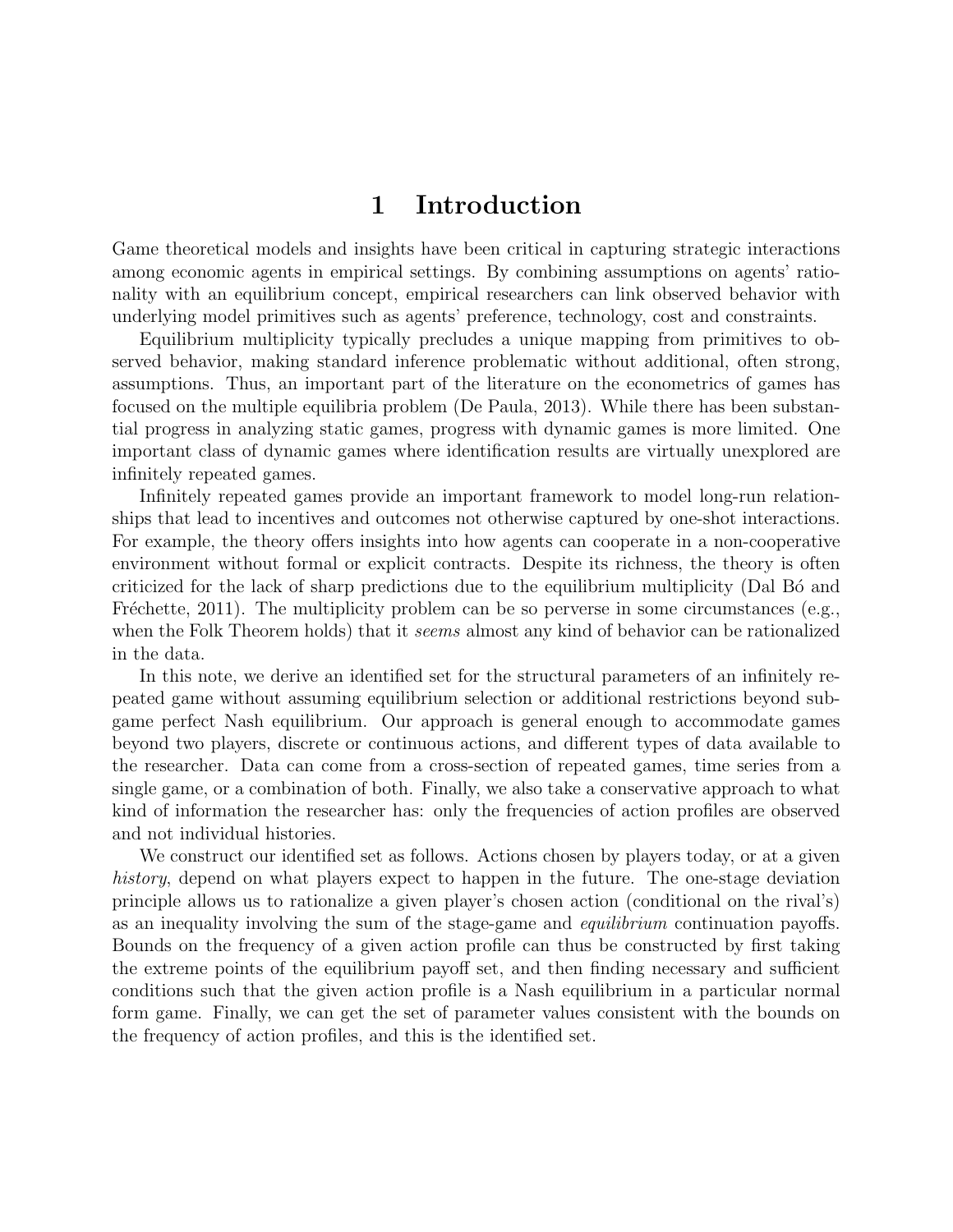To the best of our knowledge, Lee and Stewart (2016) is the only paper that formally tackles identification in repeated games without stringent equilibrium selection assumptions. Their paper shows that payoffs in a repeated game can be point identified up to an affine transformation if one observes a player's full best response correspondence or at least the best response for a particular strategy. A player's best response correspondence (and strategies in repeated games in general) is a complicated object and is unlikely observable, since it involves specifying actions at each possible history, both on and off the equilibrium path. Our approach only supposes that the econometrician can estimate the frequency of action profiles that occur in equilibrium and remains agnostic about which actions are chosen offequilibrium.

Our paper is related to the literature on equilibrium multiplicity in static games (Tamer, 2003). Conditional on equilibrium continuation payoffs, the game we analyze can be interpreted as a static game with multiple equilibria. Rosen (2006) derives an identified set for the marginal cost parameter in an oligopolistic quantity-setting model. In constructing the identified set, he summarizes multiple equilibria through a one-dimensional, "equilibrium selection" variable whose lowest value represents perfect competition and highest value full collusion. He does not consider dynamic incentives in the model and thus the researcher has to assume a range of values that the equilibrium selection variable can have. Our approach generalizes this idea of using a "pseudo" conduct parameter to dynamic (repeated) games by relying on the extreme points of the equilibrium payoff set to generate bounds.

In dynamic games, methods that rely on Markov perfect Nash equilibrium, e.g., Bajari, Benkard and Levin (2007), typically assume that the same equilibrium is played across markets. We depart from the Markovian assumption and instead assume subgame perfect Nash equilibria and allow different markets to have different equilibria. Using a repeated game lab experiment, Salz and Vespa (2020) estimate the size of counterfactual prediction errors arising from the Markovian assumption. We focus on the (partial) identification of the underlying structural parameters and thus complement their study.

We proceed as follows. In the next section, we use an infinitely repeated,  $2 \times 2$  Prisoners' Dilemma to illustrate our identification strategy. We then formalize the identification strategy and characterize the identified set in a general setting in Section 3. Section 4 concludes.

# 2 Example: Prisoners' Dilemma

<span id="page-2-0"></span>We illustrate the key idea behind our identification strategy using an infinitely repeated,  $2\times 2$  Prisoners' Dilemma. In each period, players choose whether to cooperate (C) or defect (D). Each player then receives stage game payoffs given in Figure 1, where  $\alpha$  is a utility parameter to be estimated. For the stage game to be a Prisoners' Dilemma,  $\alpha \in (0.5, 2)$ .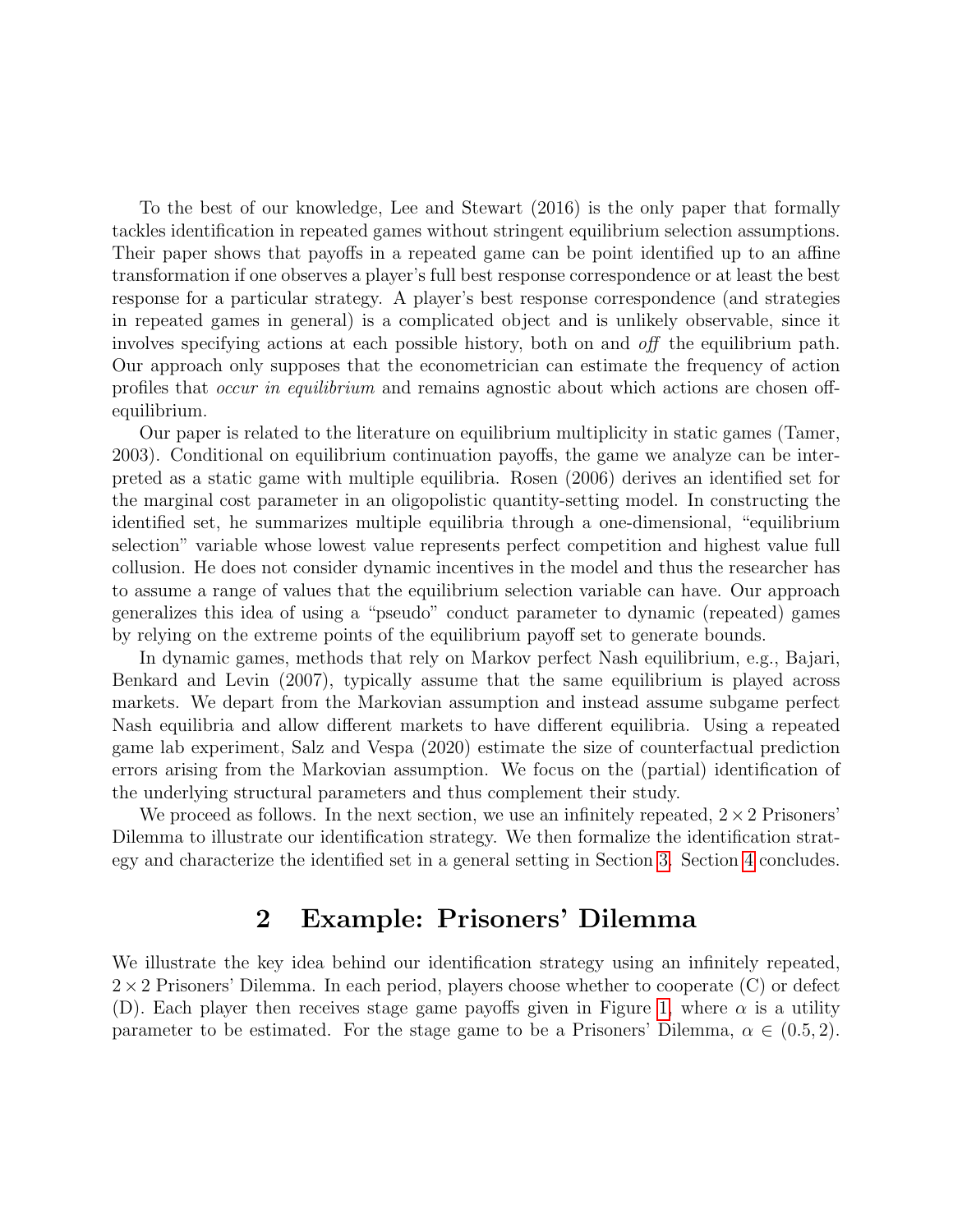<span id="page-3-2"></span>Players maximize the sum of their present discounted payoffs assuming a common discount factor  $\delta \in (0,1)$ . The goal of the econometrician is to estimate  $(\alpha, \delta)$  using data on the frequencies of various action profiles. Finally, we assume that observed actions (or outcomes) are a result of subgame perfect Nash equilibrium (SPNE) behavior.



Figure 1: Prisoners' Dilemma stage game payoffs with  $\alpha \in (0.5, 2)$ 

We are interested in learning the kinds of restrictions SPNE imposes on the distribution of observed action profiles. Given these restrictions, what can we learn about the parameters  $\alpha$  and  $\delta$ ? In particular, can we use these restrictions to reduce the identified set to a strict subset of  $(0.5, 2) \times (0, 1)$ ?

By definition, a strategy profile is a SPNE if it prescribes strategies that constitute a Nash equilibrium at every history. Thus, if we observe the action profile  $(C, C)$  with positive probability, then there must be some history  $h$  and a set of *equilibrium* continuation payoffs  $v_{(a_1,a_2)|h}$ , such that  $(C, C)$  is a Nash equilibrium of the normal form game with the payoff matrix given by Figure [2,](#page-3-0) where  $\Delta_{C|h} \equiv v_{(C,C)|h} - v_{(D,C)|h}$  and  $\Delta_{D|h} \equiv v_{(D,D)|h} - v_{(D,C)|h}$ .

<span id="page-3-0"></span>

|                | P2                                                                                          |                                           |
|----------------|---------------------------------------------------------------------------------------------|-------------------------------------------|
|                |                                                                                             |                                           |
| P <sub>1</sub> | $C \mid (1-\delta)(\alpha-2)+\delta \Delta_{C h}, (1-\delta)(\alpha-2)+\delta \Delta_{C h}$ | $(1-\delta)(-1) + \delta \Delta_{D h}, 0$ |
|                | $0, (1 - \delta)(-1) + \delta \Delta_{D h}$                                                 | 0.0                                       |

Figure 2: Normal form game using the one-stage deviation principle: Prisoners' Dilemma

A necessary condition for  $(C, C)$  to be a Nash equilibrium in the normal form game depicted in Figure [2](#page-3-0) is that, given equilibrium continuation strategies, C is a player's best response to the other player choosing  $C$ . If we restrict to pure strategies, this necessary

<span id="page-3-1"></span><sup>&</sup>lt;sup>1</sup>To economize on notation, we assume  $v_{(D,C)|h} = v_{(C,D)|h}$ .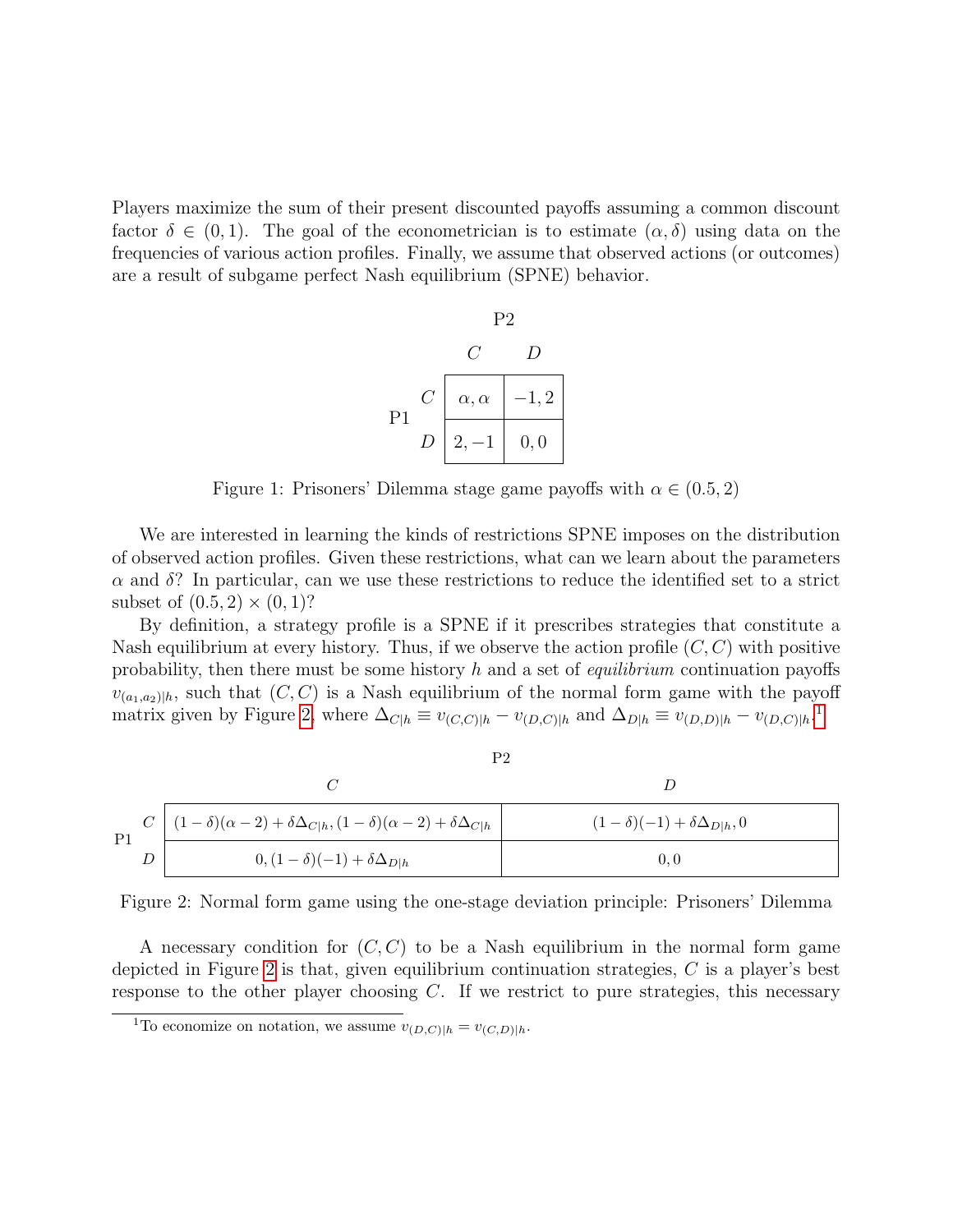condition can be written as

<span id="page-4-0"></span>
$$
(1 - \delta)(\alpha - 2) + \delta \Delta_{C|h} \ge 0.
$$
 (1)

Similarly, a necessary condition for observing  $(D, D)$  is that, given equilibrium continuation strategies,  $D$  is a player's best response to  $D$ , which gives

$$
(1 - \delta)(-1) + \delta \Delta_{D|h} \le 0.
$$

Finally, a necessary condition for observing  $(C, D)$  or  $(D, C)$  is that, given equilibrium continuation strategies,  $C$  is a best response to  $D$ , and vice-versa:

$$
(1 - \delta)(-1) + \delta \Delta_{D|h} \ge 0.
$$

and

$$
(1 - \delta)(\alpha - 2) + \delta \Delta_{C|h} \le 0
$$

To see how these necessary conditions can be used to create restrictions on  $\alpha$ , suppose we have  $Pr(C, C) > 0$  in the data. If we actually observe the equilibrium continuation payoffs and the discount factor, then from inequality [\(1\)](#page-4-0), we have

$$
\alpha \ge 2 - \frac{\delta}{1 - \delta} \Delta_{C|h}.
$$

However, unless we assume additional equilibrium restrictions such as which types of strategies are selected in equilibrium, we actually do not observe  $\Delta_{C|h}$  and hence cannot use the above inequality as is.<sup>[2](#page-4-1)</sup> What we do know is that these equilibrium continuation payoffs belong to some equilibrium payoff set  $V$  which, in turn, is a subset of the set of feasible and individually rational stage game payoffs,  $\mathcal{F}^*$ . In fact, Folk Theorems show that for a sufficiently large  $\delta$ ,  $\mathcal{V} = \mathcal{F}^*$  (Fudenberg and Maskin, 1986).

We now show how to derive restrictions implied by the frequencies of action profiles to construct an identified set for  $\alpha$  and  $\delta$ . Let  $\underline{v}(\alpha)$  and  $\overline{v}(\alpha)$  be the lower and upper bounds of  $\mathcal{F}^*$ , which can be functions of the unknown parameter  $\alpha$ . In our example,  $\overline{v}(\alpha) = \frac{3\alpha}{1+\alpha}$  and  $v(\alpha) = 0$ . The shaded region in Figure 3 illustrates  $\mathcal{F}^*$  for our Prisoners' Dilemma. Thus, for any history  $h, \Delta_{C|h} \in [\underline{\Delta}(\alpha), \overline{\Delta}(\alpha)]$  where  $\underline{\Delta}(\alpha) = \underline{v}(\alpha) - \overline{v}(\alpha)$  and  $\overline{\Delta}(\alpha) = \overline{v}(\alpha) - \underline{v}(\alpha)$ . The proposition below gives the restrictions for each action profile.

<span id="page-4-1"></span><sup>&</sup>lt;sup>2</sup>Notice that despite knowing the equilibrium continuation payoffs ( $\Delta_{C|h}, \Delta_{D|h}$ ), the model is still *incom*plete in that we cannot write the likelihood for  $(C, C)$  similar to static entry models (Tamer, 2003). In this sense, we have a static equilibrium selection problem on top of the dynamic equilibrium selection problem, i.e., knowing the equilibrium continuation payoffs. Our identification strategy deals with both static and dynamic equilibrium selection problems.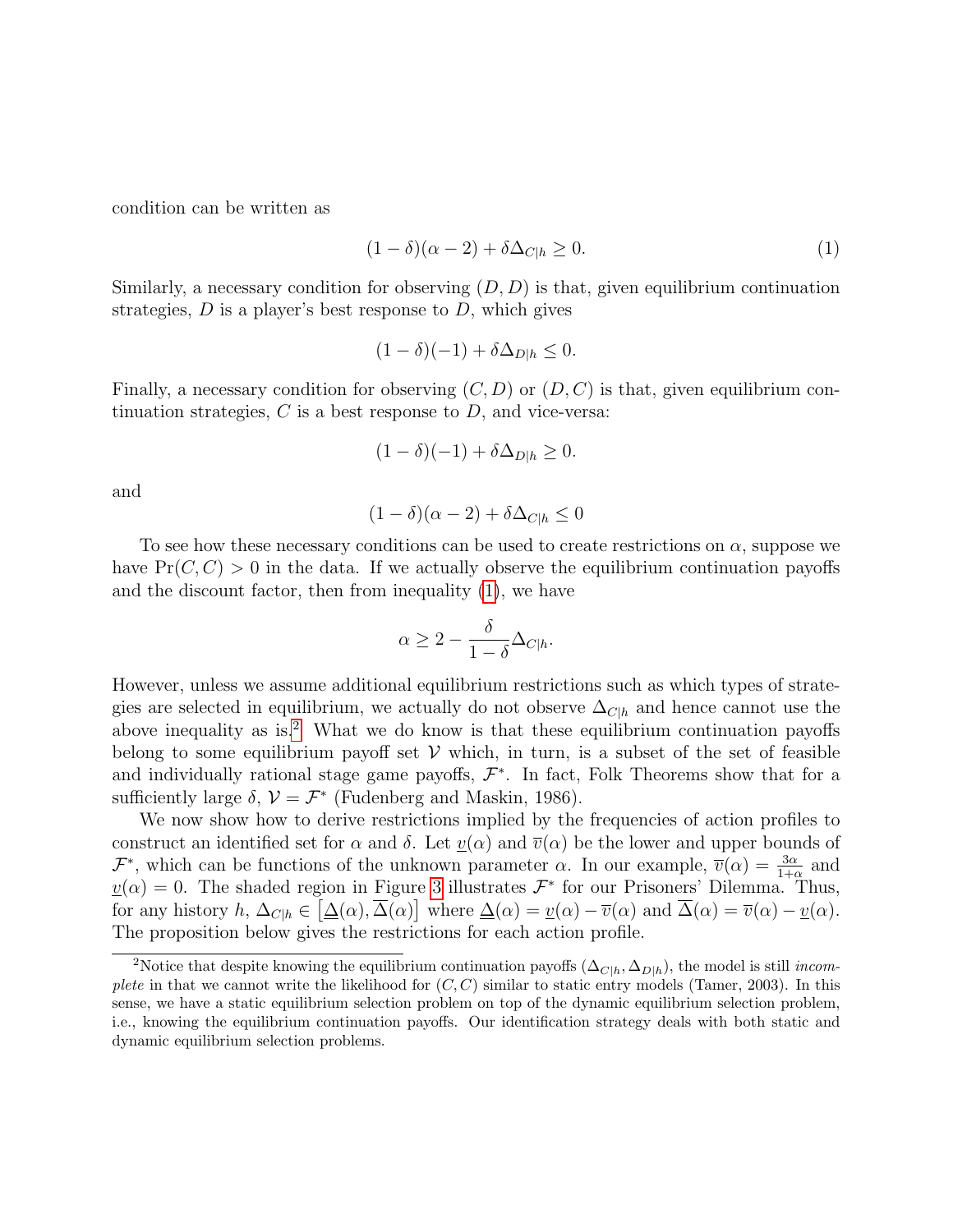

Figure 3: Shaded region: Set of feasible and individually rational payoffs  $\mathcal{F}^*$  with  $\alpha \in (0.5, 2)$ 

Proposition 1. In an infinitely repeated Prisoner' Dilemma with the stage game payoffs given in Figure [1](#page-3-2) and a common discount factor of  $\delta \in (0,1)$ , let  $\overline{v}(\alpha) = \frac{3\alpha}{1+\alpha}$  and define:

$$
f(\Delta, \alpha, \delta) = (\alpha - 2) + \frac{\delta}{1 - \delta} \Delta
$$

$$
g(\Delta, \alpha, \delta) = -1 + \frac{\delta}{1 - \delta} \Delta.
$$

Observed frequencies of action profiles impose the following restrictions on  $\alpha$  and  $\delta$ :

- 1. If  $Pr(C, C) > 0$ , then  $f(\overline{\Delta}(\alpha), \alpha, \delta) > 0$ .
- 2. If  $Pr(C, D) > 0$  or  $Pr(D, C) > 0$ , then  $f(\Delta(\alpha), \alpha, \delta) \leq 0$  and  $g(\overline{\Delta}(\alpha), \alpha, \delta) \geq 0$ .
- 3. If  $Pr(D, D) > 0$ , then  $g(\Delta(\alpha), \alpha, \delta) \leq 0$ .

*Proof.* Consider observing  $Pr(C, C) > 0$ . Then there must be some history h and a set of equilibrium continuation payoffs  $v_{\cdot,\cdot|h}$  such that  $(C, C)$  is a Nash equilibrium in this history. This implies that C is a best response to C and hence there exists a  $\Delta_{Ch} \in [\Delta, \overline{\Delta}]$  such that  $f(\Delta_{C|h}, \alpha, \delta) \geq 0$ . Since  $f(\overline{\Delta}, \alpha, \delta) \geq f(\Delta_{C|h}, \alpha, \delta)$ , then  $Pr(C, C) > 0$  implies  $f(\overline{\Delta}, \alpha, \delta) \geq 0$ . A similar argument can be used to prove the other cases.  $\Box$ 

The shaded region in Figure 4 gives the combinations of  $\alpha$  and  $\delta$  that satisfy the restrictions imposed by  $Pr(C, C) = 1$ , e.g., if Grim-Trigger strategies are played in equilibrium.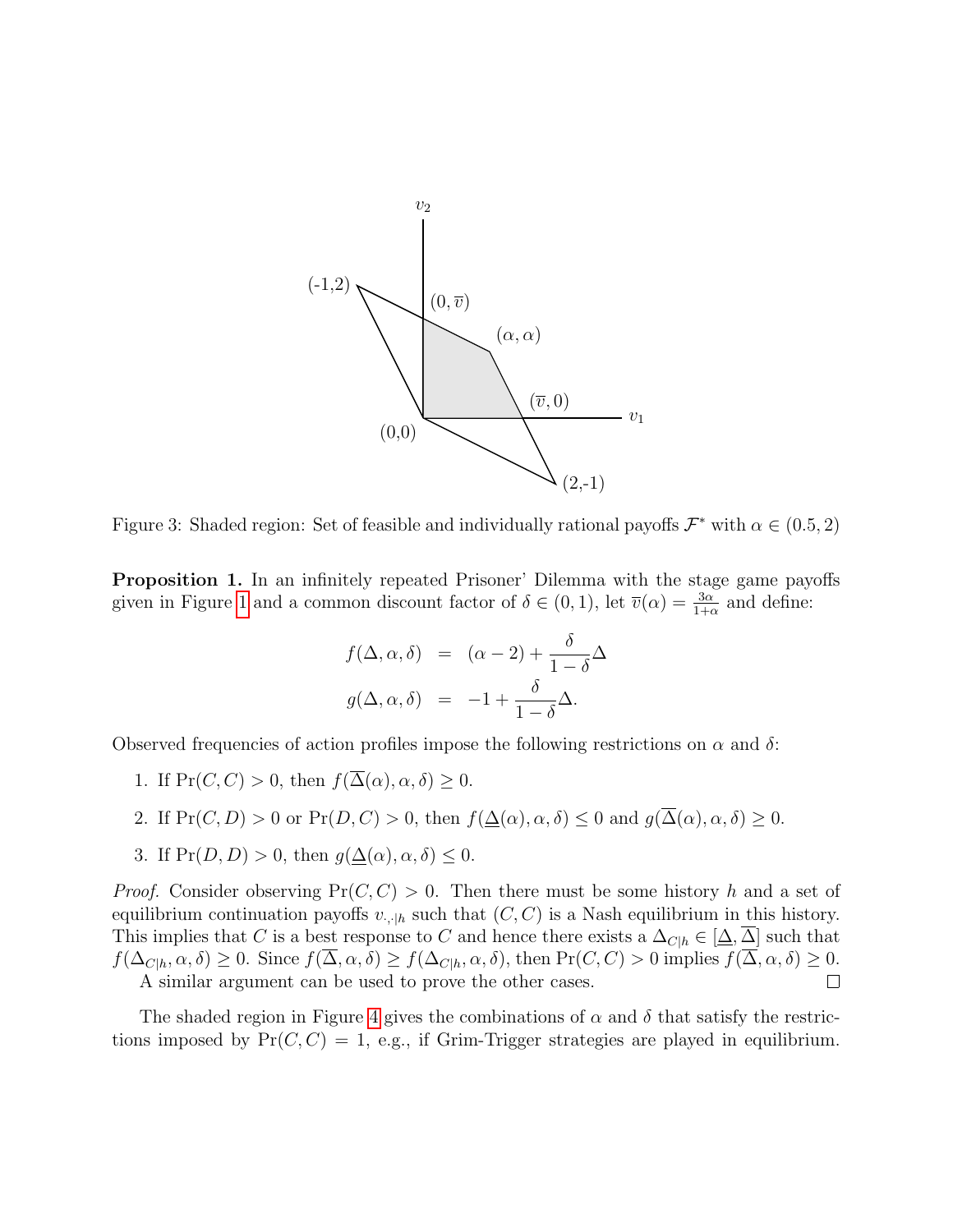

<span id="page-6-0"></span>Figure 4: Shaded region: Identified set for  $\alpha$  and  $\delta$  given  $Pr(C, C) = 1$  in infinitely repeated Prisoners' Dilemma



Figure 5: Shaded region: Identified set for  $\alpha$  and  $\delta$  given  $Pr(C, C) > 0$  and  $Pr(C, D) > 0$  in infinitely repeated Prisoners' Dilemma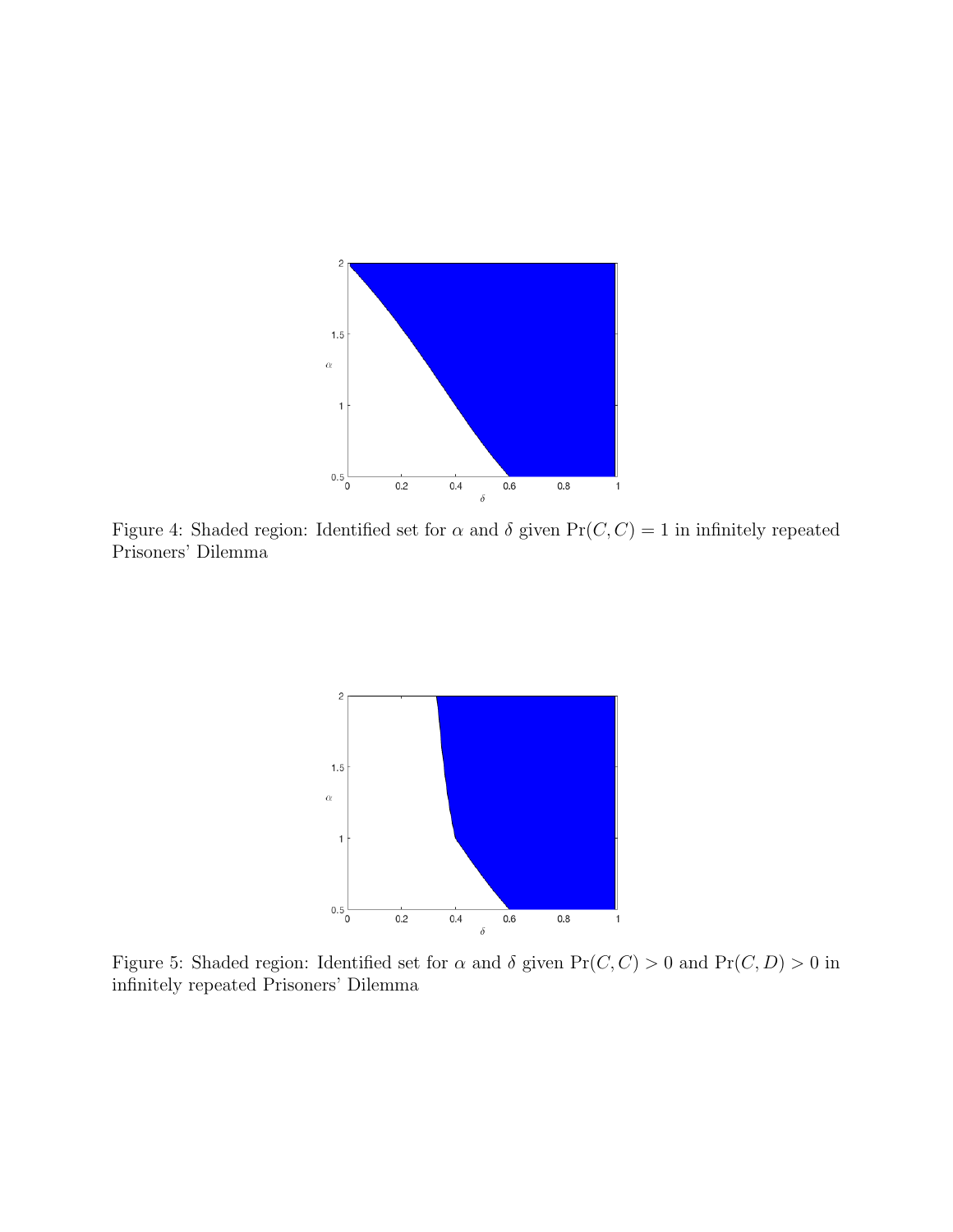If  $\delta$  were known, say  $\delta = 0.5$ , the restrictions would imply that  $\alpha \in [0.7321, 2]$ . Otherwise, the restrictions would imply that  $\alpha$  and  $\delta$  must be in the shaded region. Conditional on  $\delta$ , the restrictions are more informative (i.e., the identified set is a stricter subset of  $(0.5, 2)$ ) the lower  $\delta$  is. This is because for a low discount factor, both the contemporaneous and continuation payoffs from C (given the other player chooses  $C$ ) must be sufficiently high for the action profile  $(C, C)$  to occur in the data.

As a second example, the shaded region in Figure [5](#page-6-0) gives the identified set for  $\alpha$  and  $\delta$ when  $Pr(C, C) > 0$  and  $Pr(C, D) > 0$ . Except for low values of  $\delta$ , the identified set coincides with the identified set under  $Pr(C, C) = 1$ . In fact, there are no  $\alpha < 2$  and  $\delta < \frac{1}{3}$  that would satisfy the restrictions that  $Pr(C, D) > 0$  imposes. Intuitively, for an impatient player receiving a contemporaneous payoff of  $-1$ , even the maximum possible continuation payoff, which is less than  $\bar{v}(2) = 2$ , would yield a total payoff less than 0; the player would be better off choosing D.

<span id="page-7-1"></span>We now proceed to generalize these ideas to formalize our identification strategy.

### 3 Identification

Consider an infinitely repeated game with perfect monitoring. There are N players. In each period (stage game), player i chooses an action  $a_i \in A_i$ , which can be discrete or continuous, and receives a payoff  $\pi_i(a_i, a_{-i}; \alpha)$  where  $a_{-i}$  is the vector of actions for all players except i, and  $\alpha$  is a vector of utility parameters. Players discount payoffs according to a common discount factor  $\delta \in (0,1)$ .

Suppose we observe the action profile  $\mathbf{a} = (a_1, a_2, ..., a_N)$  at some history. To rationalize observed actions, we rely on the one-stage deviation principle, which allows us to focus on single-stage deviations to fully characterize players' incentives in choosing specific actions at a given history. Since a subgame perfect Nash equilibrium (SPNE) of the game prescribes strategies that are Nash equilibrium at each possible history, there must be some history  $h$ such that for each player  $i$ ,

<span id="page-7-0"></span>
$$
(1 - \delta)\pi_i(a_i, a_{-i}; \alpha) + \delta v_{(a_i, a_{-i})|h} \ge (1 - \delta)\pi_i(a'_i, a_{-i}; \alpha) + \delta v_{(a'_i, a_{-i})|h}
$$
(2)

for all  $a'_i \in A_i$ , and where  $v_{(a_i,a_{-i})|h}$  is player i's equilibrium continuation payoffs following history h and stage game actions  $(a_i, a_{-i})$ .

For each player, the inequalities given by [\(2\)](#page-7-0) constitute necessary conditions for observing the action profile a with positive probability. We can rewrite the inequality as

$$
(1 - \delta) \left[ \pi_i(a_i, a_{-i}; \alpha) - \pi_i(a'_i, a_{-i}; \alpha) \right] + \delta \Delta_{i|h} \ge 0
$$
\n(3)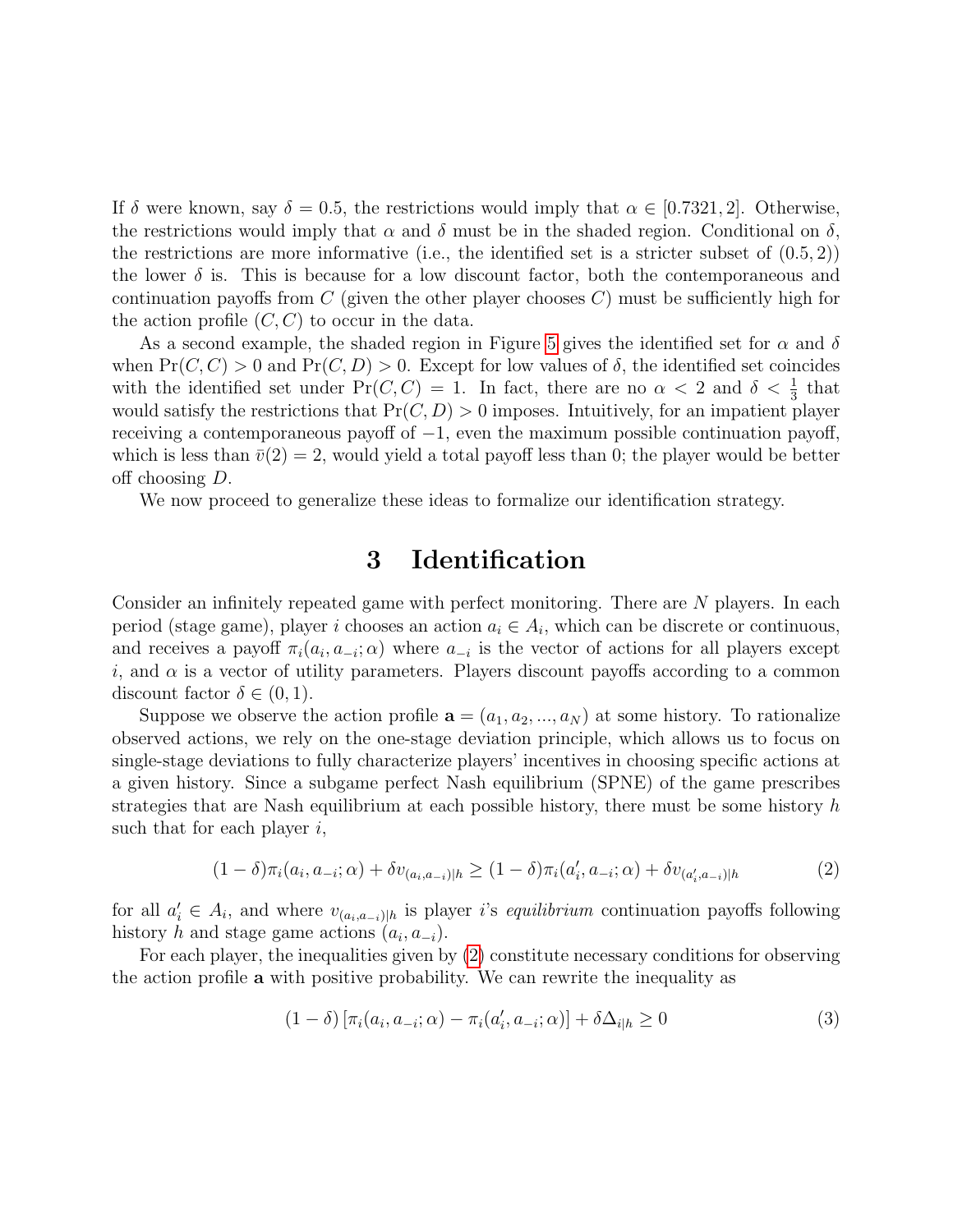where  $\Delta_{i|h} \equiv v_{(a_i,a_{-i})|h} - v_{(a_i',a_{-i})|h}$  is the vector of player *i*'s unilateral deviation payoff losses. We can then define the set of  $(\alpha, \delta)$  that satisfies these necessary conditions by  $\Psi(\Delta_h)$  where  $\Delta_h = (\Delta_{1|h}, \Delta_{2|h}, ..., \Delta_{N|h})$ . Note that  $\Psi(\Delta_h) \subseteq \Psi(\Delta_h')$  where  $\Delta_{i|h} \geq \Delta_{i|h}$  for all i, because satisfying the conditions in  $\Psi(\Delta_h)$  implies satisfying the conditions in  $\Psi(\Delta'_h)$  in inequalities like [\(2\)](#page-7-0). Because the *equilibrium* payoff set is invariant with respect to history, we use  $\Delta_i$  to denote the upper bound of  $\Delta_{i|h}$  from the equilibrium payoff set for i. Then,  $\Psi(\Delta_h) \subseteq \Psi(\overline{\Delta})$ where  $\Delta = (\Delta_1, \Delta_2, ..., \Delta_N)$ .

We can also derive a set of sufficient conditions for observing a with positive probability. These sufficient conditions are the incentive compatibility constraints that imply that actions in a are dominant strategies (conditional on equilibrium continuation strategies). Define the set of  $(\alpha, \delta)$  that satisfies these sufficient conditions by  $\Xi(\Delta_h)$  where  $\Xi(\cdot)$  is increasing in the components of  $\Delta_h$ . Then,  $\Xi(\underline{\Delta}) \subseteq \Xi(\Delta_h)$  where  $\underline{\Delta} = (\underline{\Delta}_1, \underline{\Delta}_2, ..., \underline{\Delta}_N)$  is the vector of lower bounds from the equilibrium payoff set for all players.

The goal of the econometrician is to estimate  $(\alpha, \delta)$ . We assume that the econometrician has access to data on frequencies of stage game action profiles, i.e.  $Pr(a)$ . The data can be generated by observations across markets, across time for a given player or multiple players, or a combination of both. In the Prisoners' Dilemma example in Section [2,](#page-2-0) equilibrium selection is the only source of variation driving equilibrium behavior. For example, the econometrician might observe  $0 < \Pr(C, C) < 1$  which implies that in some markets, an equilibrium with less than full cooperation was selected. In constructing the identified set in the Prisoners' Dilemma example, we essentially exploited the upper and lower bounds of the support of the distribution representing equilibrium selection, i.e. a distribution over equilibrium payoffs. Because we do not have other sources of variation nor additional information about equilibrium selection, we can only use the fact that either  $Pr(a) > 0$  or Pr(a) = 0 to generate restrictions on  $(\alpha, \delta)$ ; the exact value of Pr(a) was not informative about  $(\alpha, \delta)$ . In actual empirical applications, there is likely additional variation that influences observed equilibrium behavior as data are pooled across markets, periods and players. Our identification strategy in the general setting exploits this additional variation.

We assume that additional variation is captured by vectors of observables  $x$  and unobservables  $\epsilon$ , with the joint cumulative distribution function  $F(x, \epsilon)$ . The equilibrium payoff set and the necessary and sufficient conditions  $\Psi$  and  $\Xi$  now depend on  $(x, \epsilon)$ .<sup>[3](#page-8-0)</sup> We now derive the restriction on  $Pr(a)$ . Since observing a implies that the set of necessary conditions that define  $\Psi(\Delta)$  holds, then

$$
\Pr(\mathbf{a}) \le \int \Psi(\overline{\Delta}_{(x,\epsilon)}; x, \epsilon) dF(x, \epsilon).
$$

<span id="page-8-0"></span><sup>&</sup>lt;sup>3</sup>In practice, one needs to compute the upper and lower bounds of  $\Delta_h$  for each realization of  $(x, \epsilon)$ .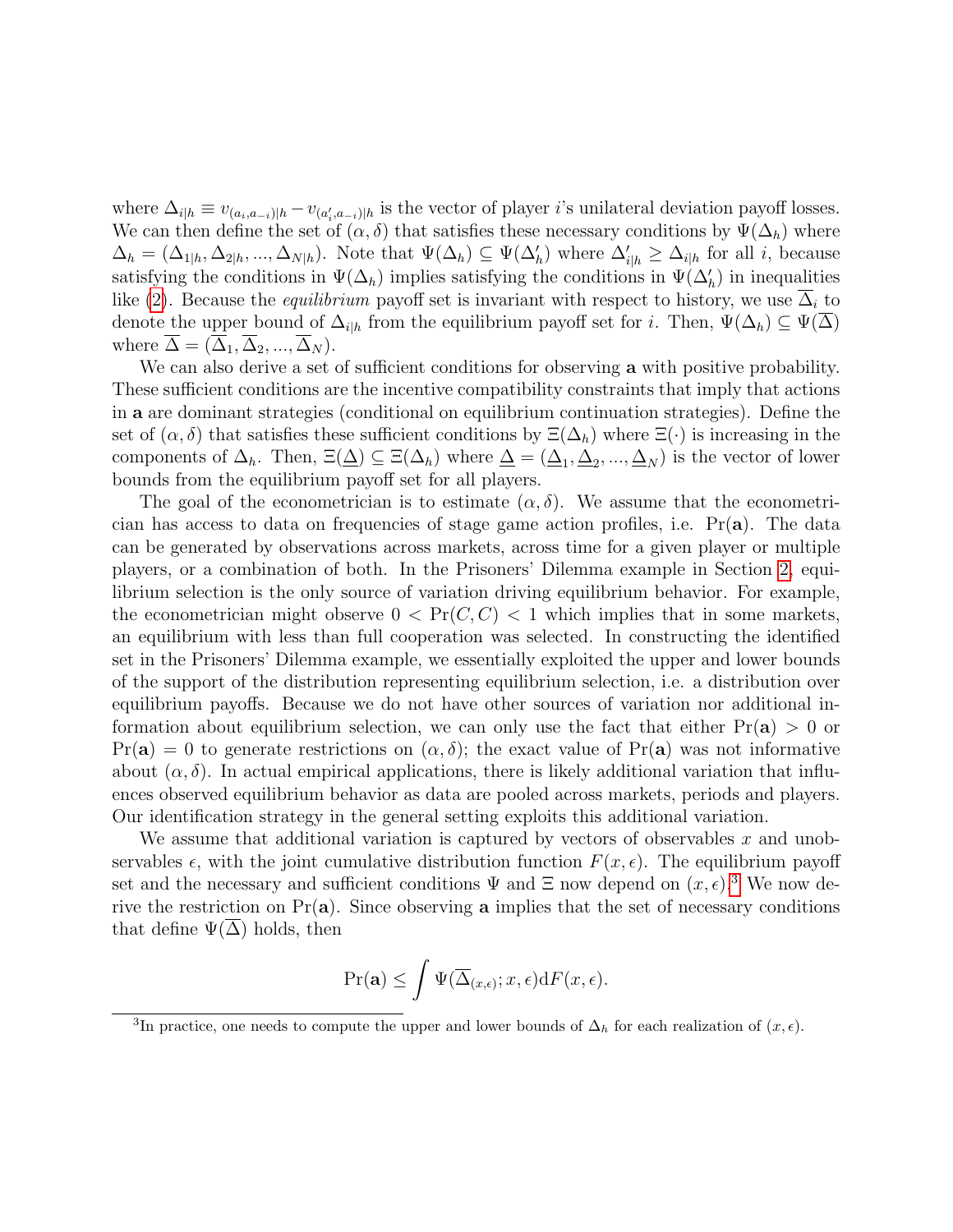where we have made explicit the dependence on  $(x, \epsilon)$ . Similarly, since conditions that define  $\Psi(\Delta)$  are sufficient for observing **a**, then

$$
\int \Xi(\underline{\Delta}_{(x,\epsilon)};x,\epsilon) \mathrm{d}F(x,\epsilon) \leq \Pr(\mathbf{a}).
$$

Thus, we can use these "worse case bounds" (Manski, 1990) to obtain an identified set for  $(\alpha, \delta).$ 

We end this section with a proposition that summarizes our identification results.

#### Proposition 2. Let

$$
\Pr(\Psi_{\mathbf{a}}) \equiv \int \Psi(\overline{\Delta}_{(x,\epsilon)}; x, \epsilon) dF(x, \epsilon)
$$

and

$$
\Pr(\Xi_{\mathbf{a}}) \equiv \int \Xi(\underline{\Delta}_{(x,\epsilon)}; x, \epsilon) dF(x, \epsilon)
$$

where the necessary and sufficient conditions  $\Psi$  and  $\Xi$  are tailored to each action profile **a**. Suppose we have data on the frequencies of a set of action profiles  $A$ . Then

$$
\mathcal{H} = \bigcap_{\mathbf{a} \in \mathcal{A}} \{ (\alpha, \delta) : \Pr(\mathbf{a}) \in [\Pr(\Xi_\mathbf{a}), \Pr(\Psi_\mathbf{a})] \}
$$

is an identified set for  $(\alpha, \delta)$ .

# 4 Concluding remarks

In this note, we propose a strategy to identify the structural parameters of an infinitely repeated game without relying on equilibrium selection assumptions beyond subgame perfect Nash equilibrium. The strategy exploits the extreme points of the equilibrium payoff set to derive bounds on the frequency of actions. These bounds in turn provide restrictions on the parameters of interest.

The identified set that we have constructed is not sharp. If one can compute the exact equilibrium payoff set, then one can construct a sharp identified set by examining all the restrictions for each possible equilibrium payoff. The repeated games literature characterizes the equilibrium payoff set at given discount factors and provides algorithms to compute this set (e.g., Abreu et al. (1990); Judd et al. (2003); Abreu and Sannikov (2014); Abreu et al. (2016)). Although computing all the elements of this set is likely computationally intensive or even infeasible in most empirical settings, our approach only relies on the extreme points of this set. To what extent restrictions from our identification strategy yield an informative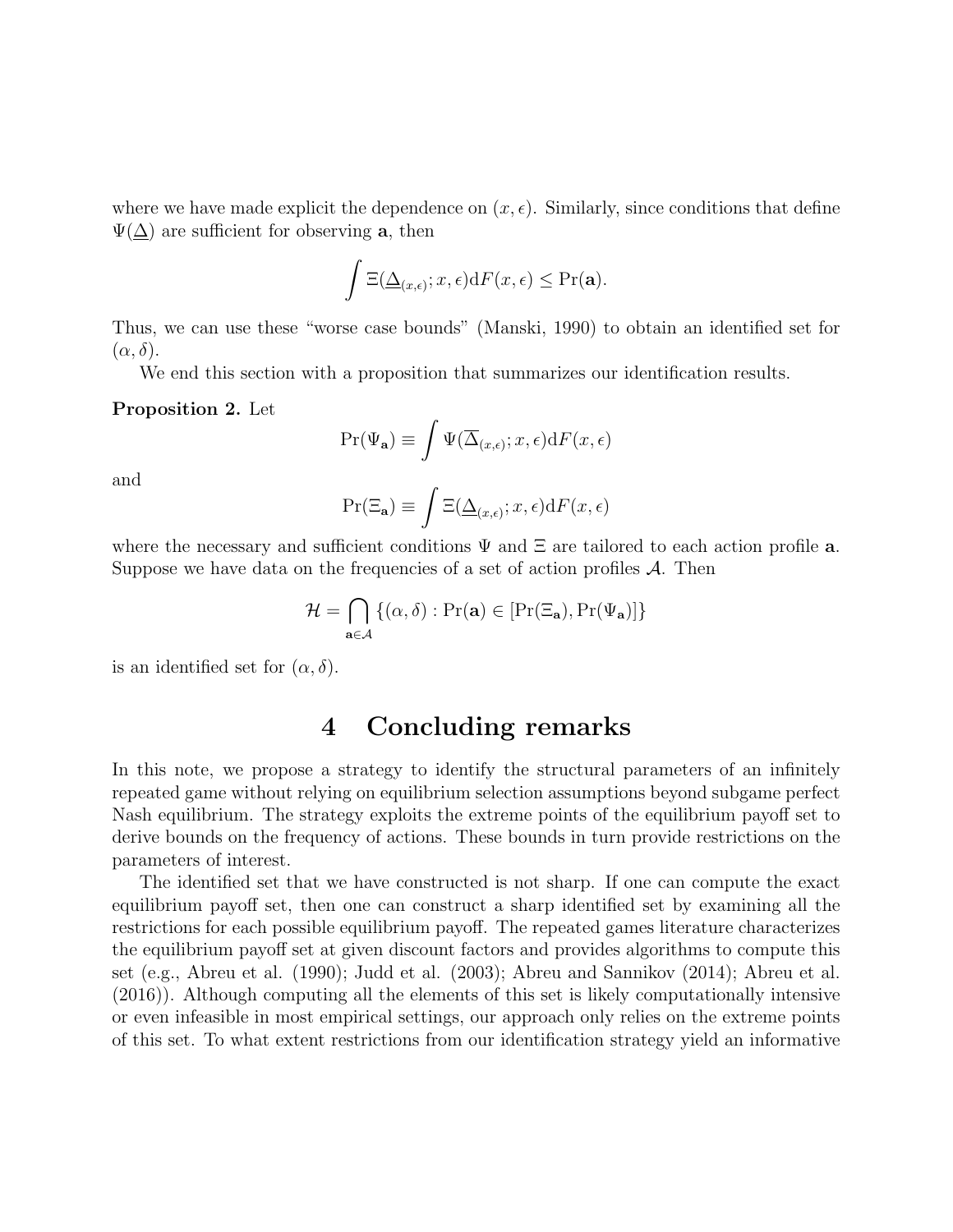identified set will depend on the actual empirical application and the available data. One important application of our identification strategy is the flexible estimation of firm conduct to detect collusion.

Finally, empirical settings involve both observed and unobserved state variables. Including observed exogenous state variables is theoretically straightforward (and in fact useful for identification as discussed in Section [3\)](#page-7-1) but can be computationally demanding since this involves computing the (extreme points) of the equilibrium payoff set for each value of the state variable. Adding unobserved exogenous shocks is also feasible (but may also be computationally demanding) as long as one is willing to assume that these shocks come from a known distribution. Given the ability to accommodate states, it will be interesting to investigate how to adapt our identification strategy to general dynamic games.

# References

- Abreu, D., B. Brooks and Y. Sannikov (2016), "A Pencil Sharpening Algorithm for Two Player Stochastic Games with Perfect Monitoring," Stanford GSB Working Paper 3428.
- Abreu, D., D. Pearce, and E. Stacchetti (1990), "Toward a Theory of Discounted Repeated Games with Imperfect Monitoring," Econometrica, 58:5, 1041-1063.
- Abreu, D. and Y. Sannikov (2014), "An Algorithm for Two-Player Repeated Games with Perfect Monitoring," Theoretical Economics, 9:2, 313-338.
- Bajari, P., C. L. Benkard and J. Levin (2007), "Estimating Dynamic Models of Imperfect Competition," Econometrica, 75:5, 1331-1370.
- Dal Bó, P. and G. R. Fréchette (2011), "The Evolution of Cooperation in Infinitely Repeated Games: Experimental Evidence," American Economic Review, 101:1, 411-429.
- De Paula, A. (2013), "Econometric Analysis of Games with Multiple Equilibria", Annual Review of Economics, 5, 107-131.
- Fudenberg, D. and E. Maskin (1986), "The Folk Thorem in Repeated Games with Discounting or with Incomplete Information," Econometrica, 54:3, 533-554.
- Judd, K. L., Yeltekin, S. and Conklin, J. (2003), "Computing Supergame Equilibria," Econometrica, 71:4, 1239-1254.
- Lee, B. S. and C. Stewart (2016), "Identification of payoffs in repeated games," *Games and* Economic Behavior, 99, 82-88.